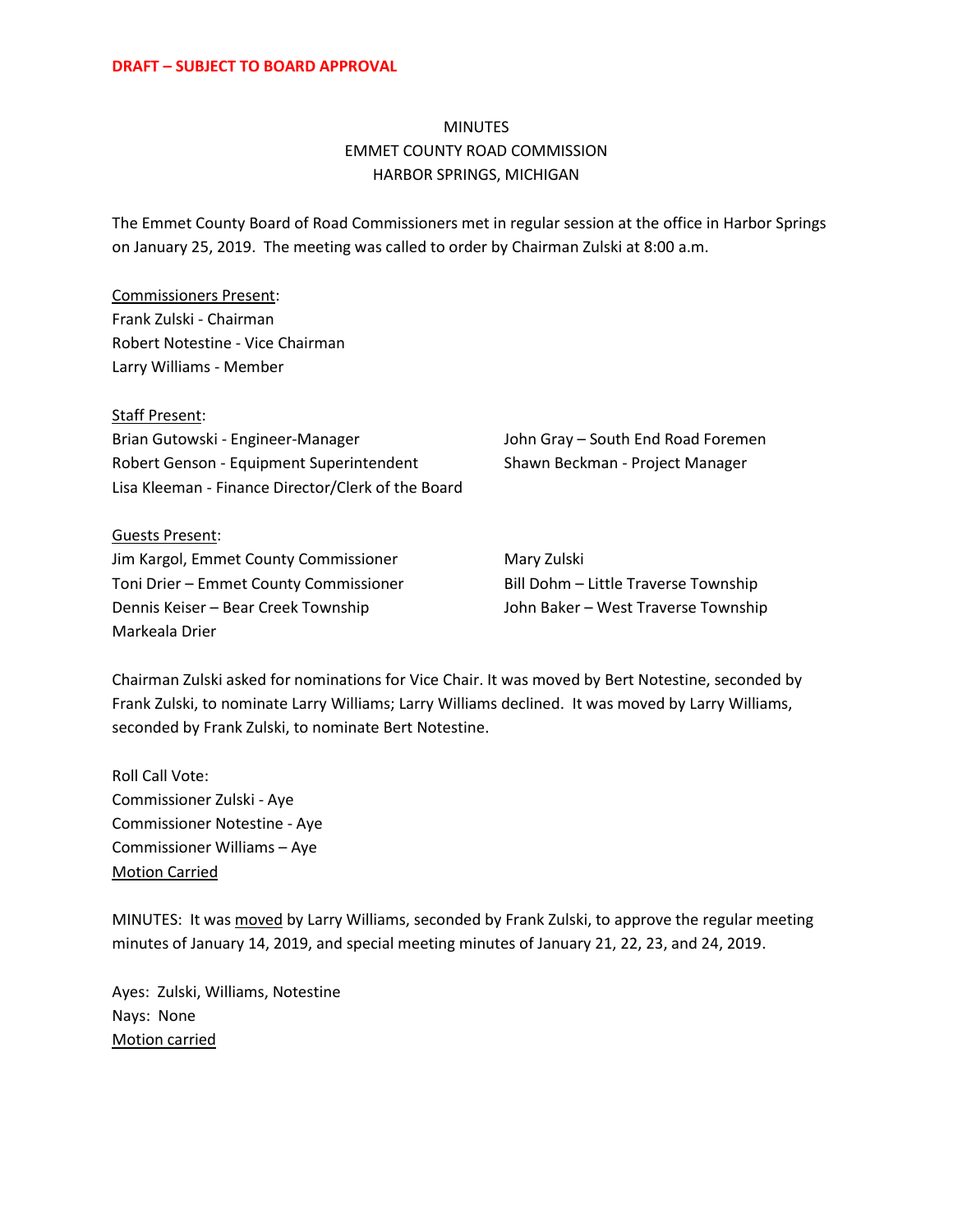Page 2 Minutes of 01/25/19 Board of Emmet County Road Commissioners

ACCOUNTS PAYABLE: The List of Accounts Payable, Voucher No. 1903, checks numbering 45185 through 45226, in the amount of \$237,935.36, was presented for approval. It was moved by Larry Williams, seconded by Frank Zulski, to approve accounts payable for payment of the same.

Ayes: Zulski, Williams, Notestine Nays: None Motion carried

PAYROLL: Voucher No. 1904 for Payroll No. 2, checks numbering 54105 through 54161, for regular payroll in the amount of \$99,382.04, was presented for approval. It was moved by Larry Williams, seconded by Robert Notestine, to approve payroll for payment of the same.

Ayes: Zulski, Williams, Notestine Nays: None Motion carried

UNFINISHED BUSINESS: None

PUBLIC COMMENT: None

APPOINTMENTS: None

NEW BUSINESS:

- a. Straits Area Council Meeting, Tuesday, February 6, 2019 at Audie's Restaurant in Mackinac City at 9:00 a.m.
- b. County Road Association Northern Michigan Association of Road Commissions' candidate for CRA Board of Directors. It was moved by Frank Zulski, seconded by Robert Notestine, to vote for Larry Orcutt of Alpena.

Ayes: Zulski, Williams, Notestine Nays: None Motion carried

c. Upper Peninsula Road Builders Association Annual Winter Meeting, Thursday, January 31, 2019, at the Holiday Inn in Marquette.

CORRESPONDENCE: None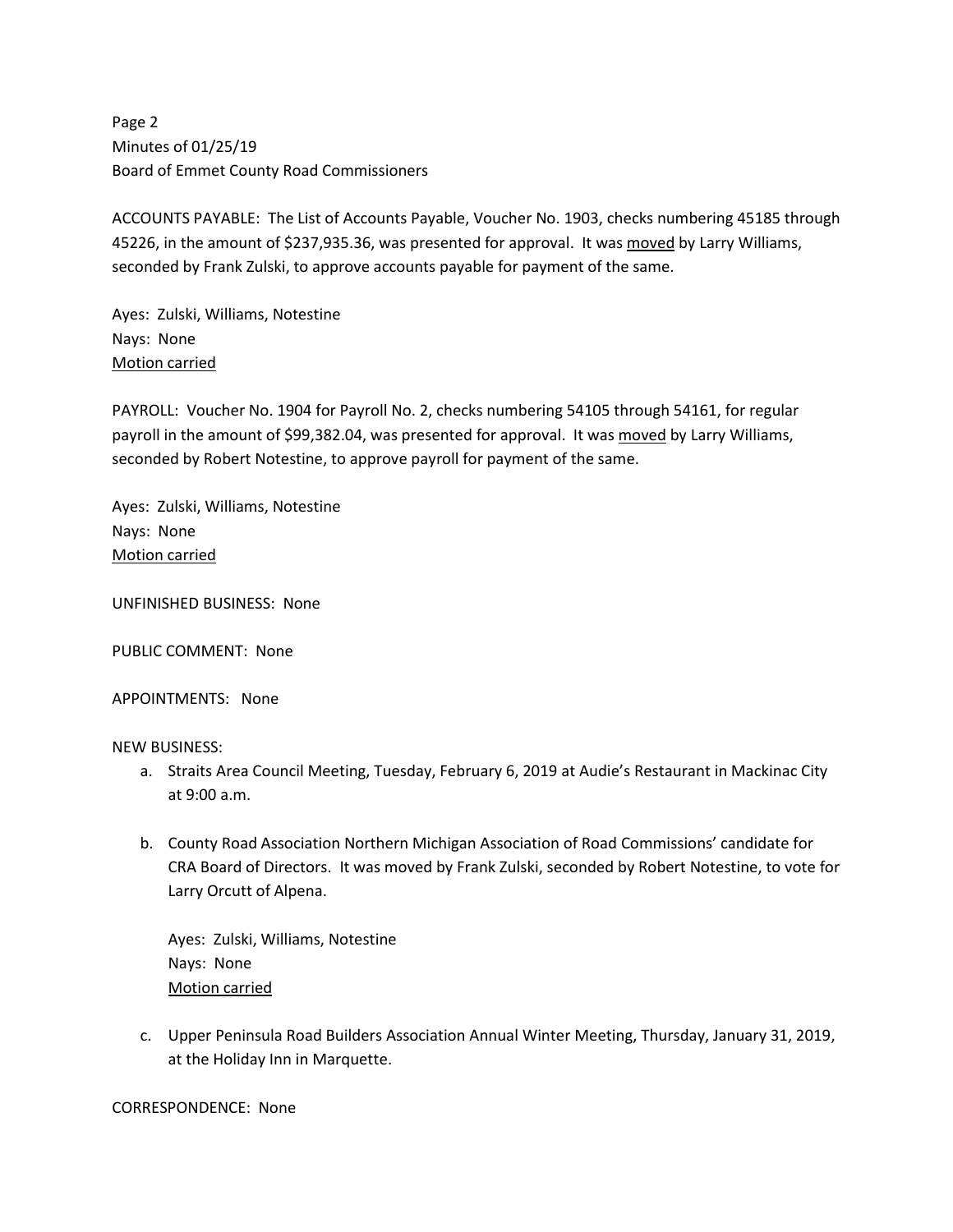Page 3 Minutes of 01/25/19 Board of Emmet County Road Commissioners

ENGINEER-MANAGER'S REPORT: Gutowski reported the following:

- County Engineers Workshop, February 5-7, 2019, for continuing education and panel participation on Cold In-Place Recycling. Shawn Beckman will be attending also.
- Eleven bids due February 19, 2019
- Monday, January 28, 2019, Wawatam Township Meeting here at the road commission, 6:00 p.m. and there will also be discussion on the Wilderness Park Drive project. Gutowski presented information on Wilderness Park Drive right of way encroachments, options, and other agencies involved.

SUPERVISOR'S REPORT: Beckman reported on working on plans and specifications; Emmet Heights is done and Clayton will be completed shortly.

## PERMIT/CAD REPORT: None

EQUIPMENT SUPERINTENDENT'S REPORT: Genson reported on an educational trip to Wisconsin on anti icing and deicing treatment. The flat rack truck that was ordered has arrived.

COMMISSIONERS' REPORT: Commissioner Notestine thanked people for support and he looks forward to working with us. He thanked the road crew for doing a fantastic job from the perspective of the Fire Department. Commissioner Zulski welcomed Notestine and discussed funding, road improvement plans, and township partnerships. Notestine mentioned he hoped the new governor will include road commissions at the table when discussing new road funding. He also mentioned he didn't think local roads have ever been as good as they are now.

ROAD FOREMAN'S REPORT: Gray reported on a second test of using anti icing treatment. It seemed to be working well but it continued to snow so results were not the same as the first test. Keiser asked if the anti icing caused more slush or the snow to stick to tires. Gray noted that humidity and dew point dictate when you can use the product. He discussed a trip to Price County Wisconsin where they gathered more information on using anti icing and deicing products and the application process.

FINANCE DIRECTOR REPORT: Along with both Road Foremen and Equipment Superintendent, Kleeman met with MDOT Maintenance Coordinator on the following:

- Salt shed roof/rafter repairs at Levering
- Salt shed roof repairs at Conway
- Salt shed lighting repairs/upgrade at both Levering and Conway
- South end salt shed feasibility for MDOT participation
- Created a list of projects and priorities
- Improving reimbursement for equipment usage